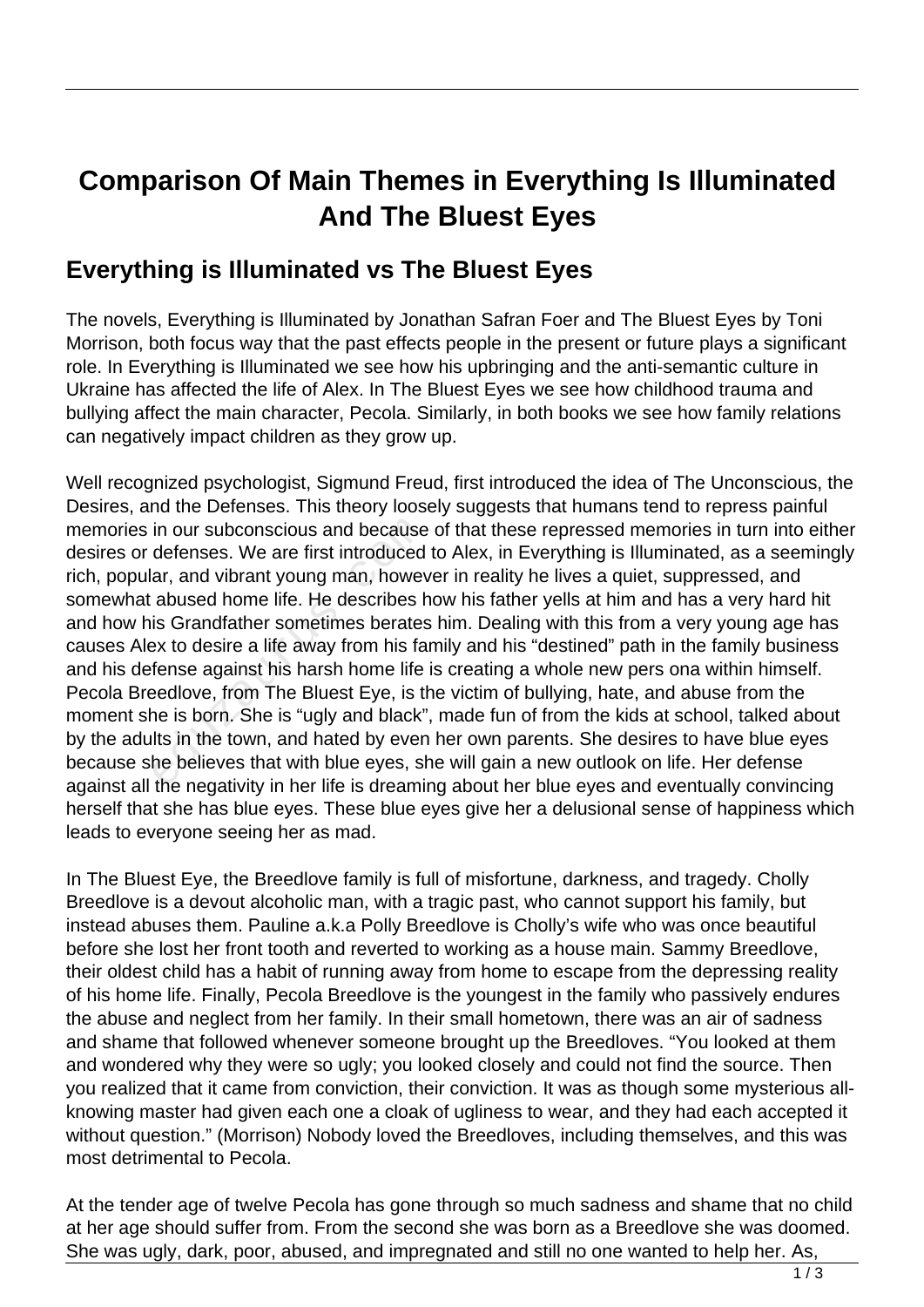Morrison shows throughout the story, all of these things had a visibly negative effect on Pecola. Being a young child, still innocent in thought Pecola desperately wanted to have blue eyes. To her, having blue eyes would change her whole life for the better. "It had occurred to Pecola some time ago that if her eyes, those eyes that held the pictures, and knew the sights—if those eyes of hers were different, that is to say, beautiful, she herself would be different." (Morrison) Tragically, however, Pecola's fight for blue eyes mixed with her doomed reality, Pecola went mad.

In Everything is Illuminated, the first character we are introduced to is Alex. From the readers first impression of Alex, he is a handsome, intelligent, and rich young man who is often sought out by women. "If you want to know why so many girls want to be with me, it is because I am a very premium person to be with. I am homely, and also severely funny, and these are winning things." (Safran Foer, 2) However, it does not take long for the readers to see that the depiction that Alex is sharing of himself, is a mere facade. The perfect, happy Alex is shown to be fictional as we meet Alex's family and see the relationships they share. Alex lives with his father, mother, little brother, and grandfather. The most notable relationship is that of Alex and his father. From the very beginning Alex shares that he and his father do not get along and that his father uses his fists to discipline him. "When I look in the reflection, what I view is not Father, but the negative of Father." (Safran Foer, 54). Alex wishes to be the opposite of his father, he wishes to leave the Ukraine and go to Russia and he wishes to be a better man than his father. However, his father does not care what he wants and often shuts down Alex's dreams and desires.

Throughout the novel, we get to see Alex from a more vulnerable side and it is clear that he is struggling with finding himself. He has been hidden under the strong arm of his father for so long that when he gets the chance to be special, he lies about himself to others whenever he gets the chance. "This is a thing I have never informed anyone, and you must promise that you will not inform it to one soul. I have never been carnal with a girl. I know. I know. You cannot believe it, but all of the stories that I told you about my girls who dub me All Night, Baby, and Currency were all not-truths, and they were not befitting not-truths. I think I manufacture these not-truths because it makes me feel like a premium person. Father asks me very often about girls, and which girls I am being carnal with, and in what arrangements we are carnal. He likes to laugh with me about it, especially late at night when he is full of vodka. I know that it would disappoint him very much if he knew what I am really like." (Safran Foer, 114). Eventually, Alex admits to Jonathan that the reason he lies about himself is because he is afraid of disappointing his father and others around him. From a psychology point of view, Alex uses these lies as a way of escaping reality and because he seeks validation from others, which is a result of his unhealthy relationship with his father. is his fists to discipline him. "When<br>gative of Father." (Safran Foer, 54<br>eave the Ukraine and go to Russi<br>his father does not care what he w<br>it the novel, we get to see Alex frc<br>with finding himself. He has been<br>when he g

"I knew that some victims of powerful self-loathing turn out to be dangerous, violent, reproducing the enemy who has humiliated them over and over. Others surrender their identity; melt into a structure that delivers the strong persona they lack. Most others, however, grow beyond it. But there are some who collapse, silently, anonymously, with no voice to express or acknowledge it. They are invisible. The death of self-esteem can occur quickly, easily in children, before their ego has "legs," so to speak. Couple the vulnerability of youth with indifferent parents, dismissive adults, and a world, which, in its language, laws, and images, reenforces despair, and the journey to destruction is sealed." (Morrison) This quote from the General Introduction of The Bluest Eye, best encompasses both Pecola and Alex. Pecola allows herself to become passive and invisible, eventually succumbing to the negativity in her